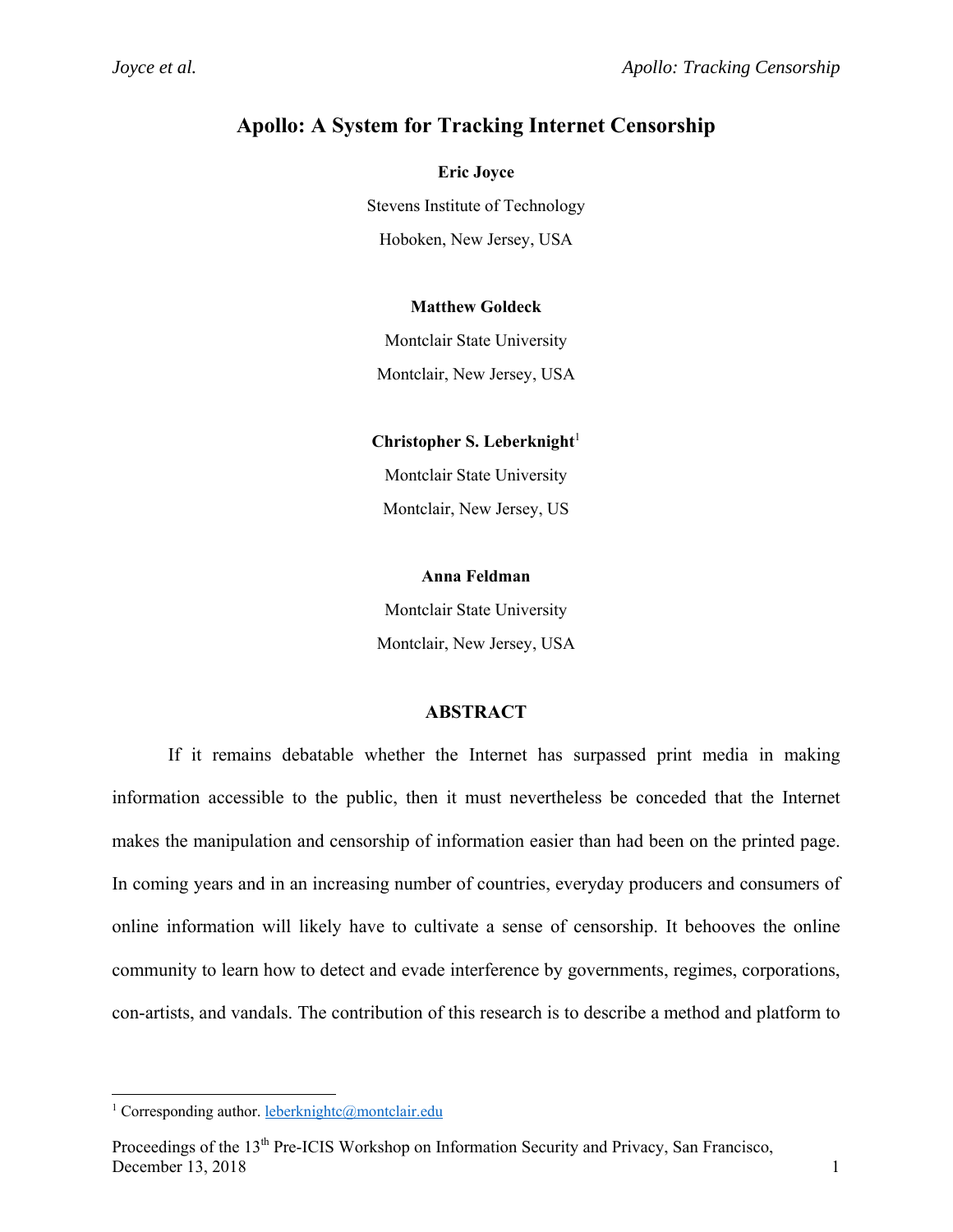study Internet censorship detection and evasion. This paper presents the concepts, initial theories, and future work.

**Keywords:** Clustering; Internet censorship; Natural language processing; Software engineering;

#### **INTRODUCTION**

Internet censorship is a pervasive and rapidly expanding phenomenon that affects millions of people around the world. Not only is censorship increasingly practiced, but its methods are continuously refined. Suppression of documents based on the presence of "sensitive" keywords has yielded to more sophisticated detection algorithms and technologies. However, cruder measures for restricting access to content such as IP address blocking are still used. Perhaps one of the most extreme forms of censorship is total disruption or shutdown of all Internet services (Dainotti et al, 2011; West, 2016). Monitoring censor behavior informs our understanding of the strengths and weaknesses of different methods used to enforce censorship. The main challenge in understanding the technological and political methods imposed by government enforced censorship is the lack of longitudinal data that spans across different platforms. Most censored data available is hand curated from a specific application and can be biased by the investigators. Several important questions regarding Internet censorship cannot be studied without the availability of more robust data. In particular, we are interested in understanding the following research questions: (1) How does government enforced censorship evolve over time? (2) Are there linguistic properties associated with language used to communicate censored content? (3) Can we exploit limitations with existing government censorship systems to enable citizens in oppressed regimes to communicate? Unfortunately, the ability to answer these questions relies on up to date datasets of censored content which do not currently exist. The first step toward answering these questions and the focus of this paper is to present the design of a system that is capable of generating datasets of content by continuously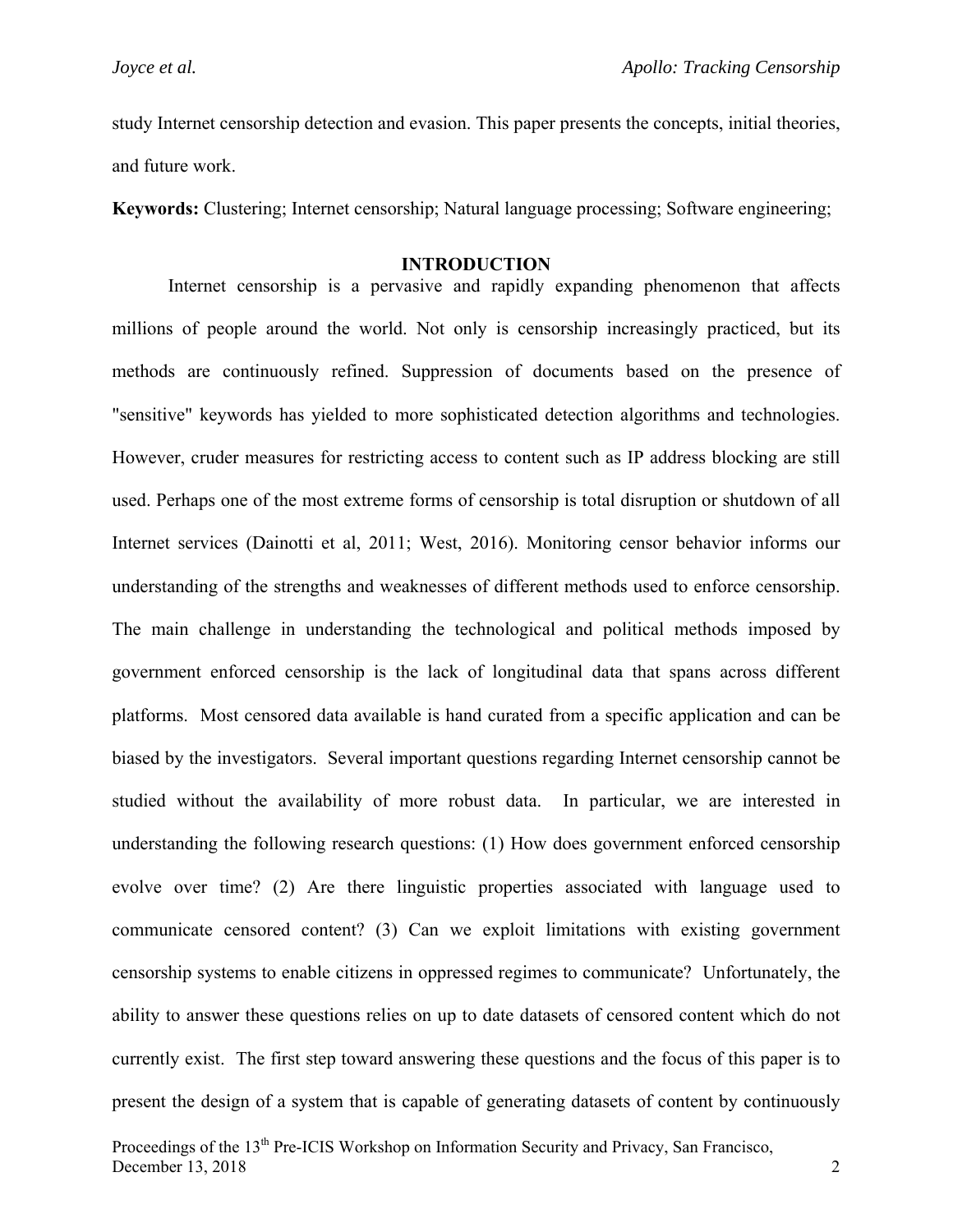monitoring and storing content from a variety of social media sources. The collected content is then analyzed and used as input to probe the government enforced censors in order. The results are then classified as censored or uncensored content. The censored content can serve as a dictionary of input terms to predict new topics that may likely be censored. The main contribution of this research is a method and application for continuously collecting and generating datasets of censored content across multiple platforms. Based on the review of previous work in the field, and to the best of our knowledge, this work is the first application to provide datasets of censored content. The application features a standard set of natural language processing techniques that are used to create pre-packaged datasets that can in turn be used by the research community to study Internet censorship. In addition, the application will also provide the feature for users to create customized datasets for analysis.

#### **RELATED WORK**

There is an abundance of research on techniques to monitor censorship, yet there is still a growing need for applications that provide a continuous, comprehensive, and evolving view that explains how government-imposed censorship is enforced, and how it changes over time. Many techniques concentrate on detection methods based on the analysis of network measurements and protocols. Early attempts to unravel the mode of operation of the "Great Firewall of China" revealed that censorship is enforced by the Chinese government by transmitting TCP resets to the sender if her network packet contains keywords that are blocked (Clayton et al, 2006). If the keyword is present, TCP reset packets are sent to both endpoints of the connection, which then close. The authors conclude that "if the endpoints completely ignore the firewall's resets, then the connection will proceed unhindered." Protocol analysis based on TCP connections, HTTP and DNS logs collected from an ISP in Pakistan have also been used to detect censorship (Khattak et al, 2014) as well as measurement studies that describe an autoregressive-moving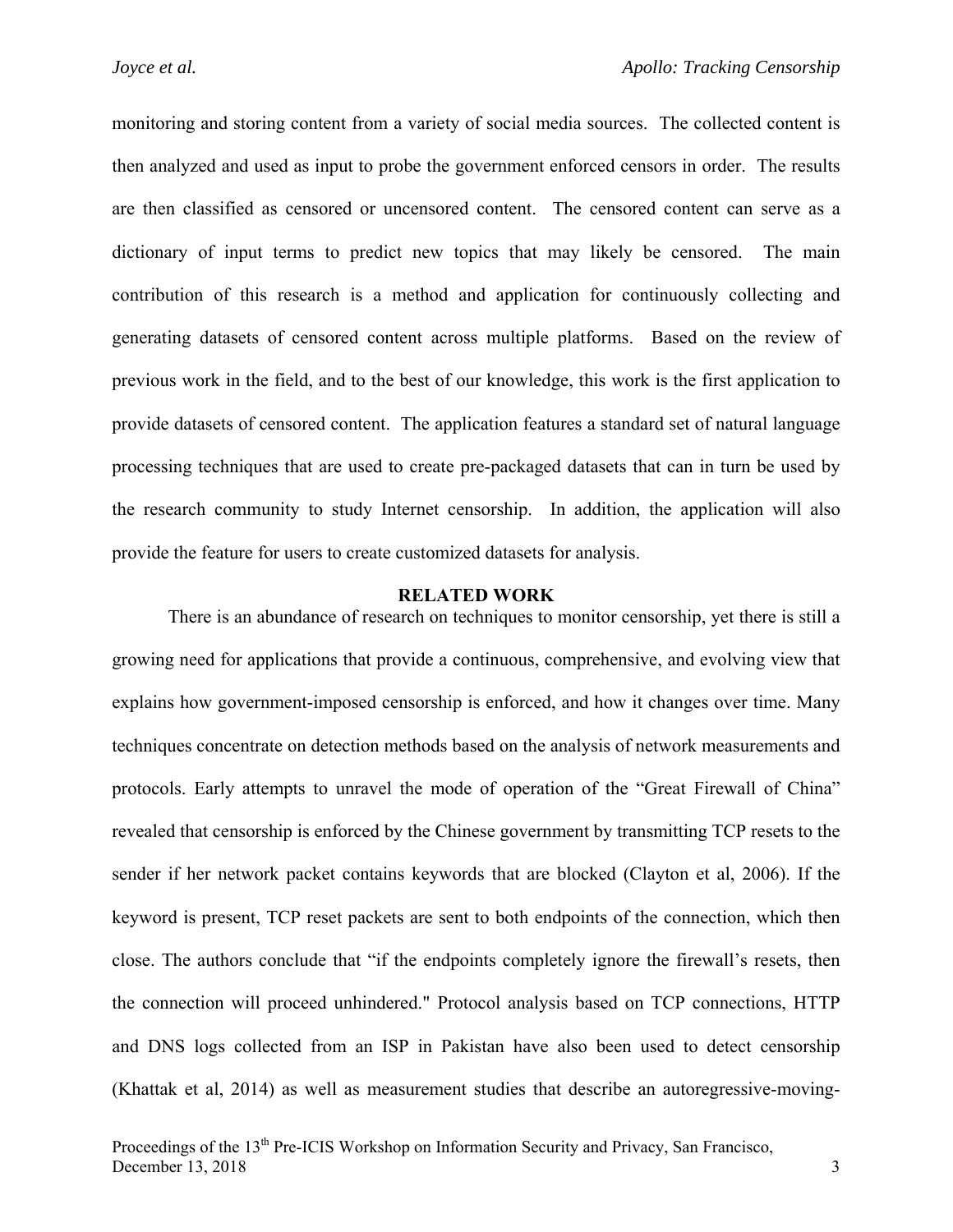average (ARMA) statistical model for outlier removal and for statistically testing if and in which direction packet drops are occurring (Ensafi et al, 2013). There has also been extensive work on the analysis of Internet content filtering techniques to effectively defeat censorship such as DNS manipulation, proxy servers and tunneling (Wolfgarten 2005). While these techniques and many others have made significant contributions to advancing the field of research they stand as single tests for evaluating a narrow band of scenarios. One step in broadening the scope is the development and deployment of several censorship probing applications. ConceptDoppler, is an early example of an architecture for maintaining a censorship "weather report" about what keywords are filtered over time (Crandall et al, 2007). CensMon is a system that conducts extensive accessibility tests, trying not only to detect the presence of filtering but also to spot the root cause of it, if possible (Sfakianakis et al, 2011). Encore, a system that harnesses cross-origin requests to measure Web filtering from a diverse set of vantage points without requiring users to install custom software, enabling longitudinal measurements from many vantage points (Burnett et al, 2015). Augur, a method and accompanying system that utilizes TCP/IP side channels to measure reachability between two Internet locations without directly controlling a measurement vantage point at either location (Pearce et al, 2017). The application presented in this paper differs from previous work by enabling the continuous analysis of censored content from a variety of social media sources. This provides a more accurate representation of how censorship is enforced and how it evolves over time. In addition, unlike previous work the Apollo application evaluates content as opposed to network communication or structural elements specific to a particular application. For example, measuring the number of edits for a document on Wikipedia to identify controversial content that may be censored. In addition, unlike previous work, the Apollo application provides unique datasets that facilitate the analysis of linguistic and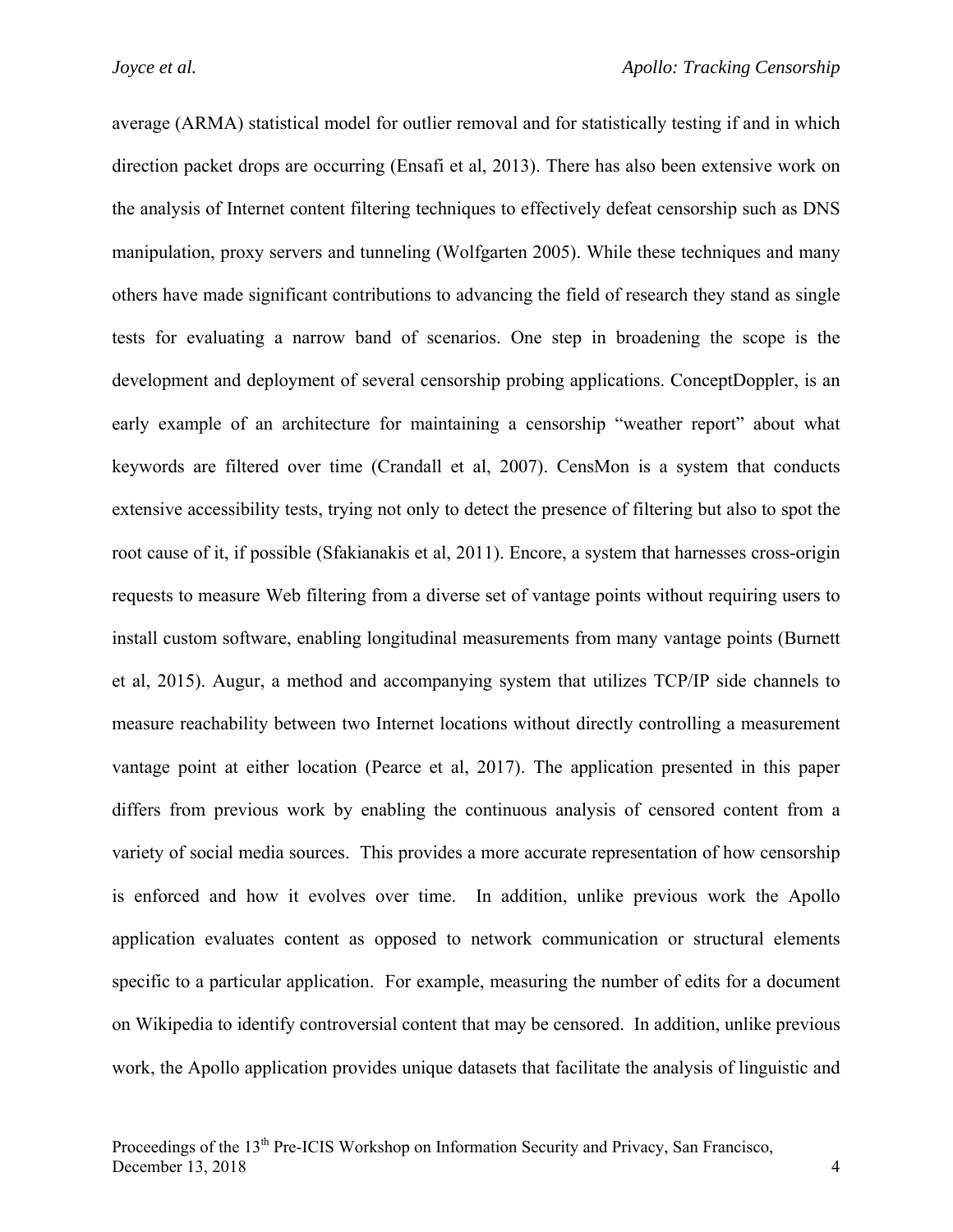network centric properties which may help to explain the evolving nature of online censorship. This work goes beyond simple data collection by incorporating a mechanism to identify words and phrases (i.e. candidates) and method to test the likelihood of the candidates by automatically probing censored systems by proxy.

## **CENSORSHIP TECHNIQUES INFORMING APPLICATION DESIGN**

Several types of Internet censorship are currently in practice. The different forms of censorship can be characterized by the role of the individual using a communication platform. Censors control information by restricting access to or publication of digital content. Therefore, the direction of force imposed on users to control information is governed by whether the user is a producer or consumer of digital content. The present review is not all inclusive but provides the context that drives the design considerations and overall architecture of the censorship detection system.

#### **Deleted Content – force exerted on producers and consumers of online content**

News articles, blog posts, and other user-created content intended for public view can be removed from online forums if the content can generate collective action or contain controversial opinions or statements. This form of censorship has been applied in many countries such as the People's Republic of China, Egypt, and Turkey (OpenNet). Sometimes content survives for a short while on the Internet before censors discover and remove it (Hiruncharoenvate et al, 2015). Other times, content is blocked before it appears online at all. An Internet forum might review posts before publishing them, and this review process could secretly involve censors whose ruling determines what online content is ever seen. Some texts may not even reach (nominal) review if censors have already marked the author as "sensitive user"— a user whose future content is blocked based on the nature of previously published content. Writers and readers are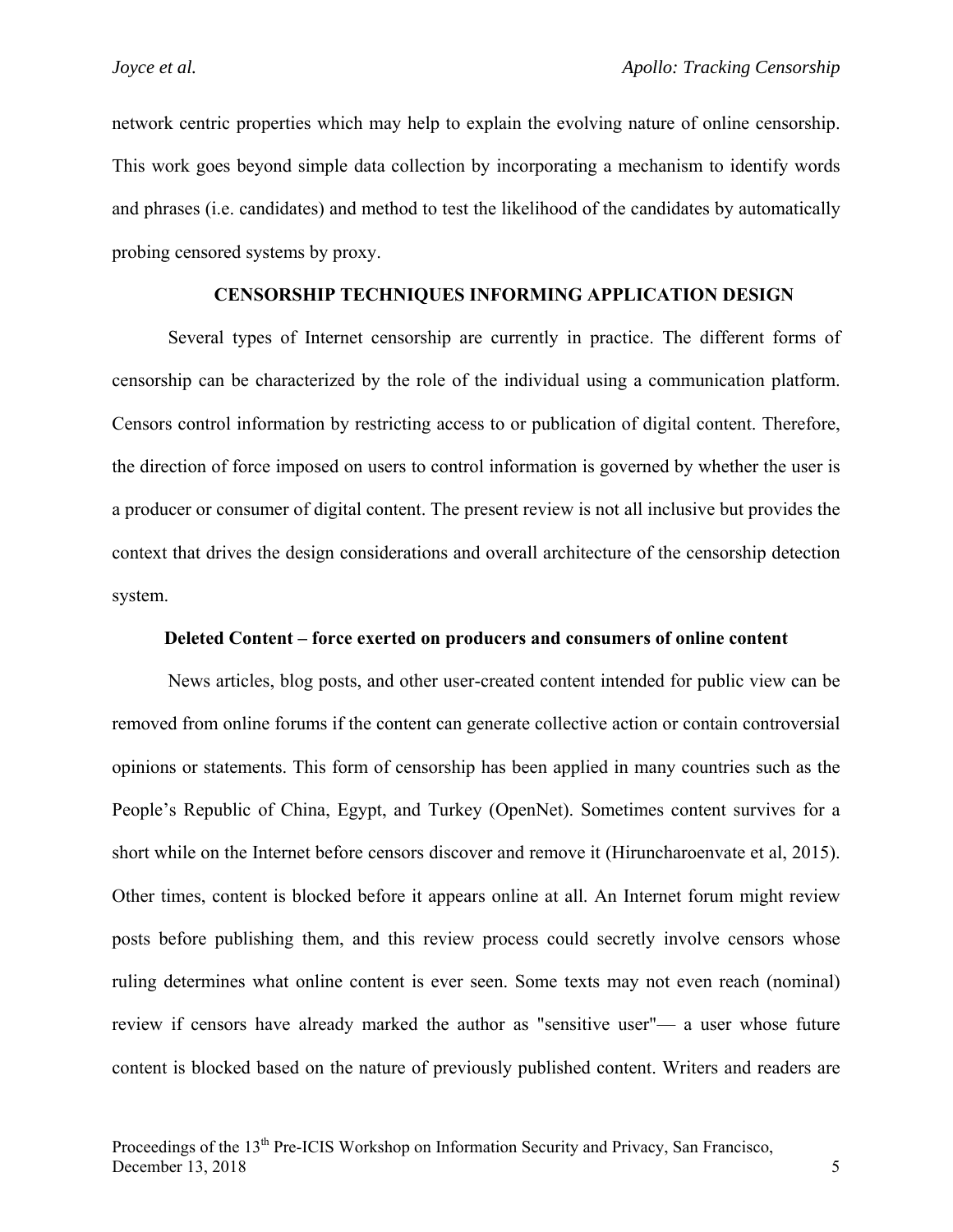not typically notified that texts have been deleted or blocked; the censorship happens silently, perhaps also with the censoring authorities taking note of who has attempted publication. Here, the act of censoring is brokered between an oppressing power and the entity or individual hosting an online forum. The suppression is technical and happens behind the scenes with the hope that few members of the public should notice.

## **Litigation – force exerted on producers of online content**

Another type of censorship is litigation, the idea here being to suppress or deter publication by making the legal battle prohibitively expensive. This censorship takes place in the courts, or under the threat of going to court. It seeks to preempt content before it can be seen at all. Any nominal objection may serve (libel, intellectual property infringement, offensiveness), and those seeking to block content may not even consider themselves "censors" in the sense of state agents removing articles from publicly accessible websites (Maly 2006). Censorship by litigation might occur if, for example, a certain cosmetic product has been shown to be hazardous, but the creators of this product find grounds on which to sue the researchers attempting to publish their findings.

#### **Unreporting – force exerted on consumers of online content**

Similar in its operation but less targeted than litigation is a form of censorship known as "unreporting." This selectively omits factual and relevant accounts of events that conflict with some standing agenda or previous claim. "Unreporting" can be particularly insidious because its practitioners may not even be aware they are complicit. In this case it becomes a form of "selfcensorship" whereby certain views lie ineffably outside of "respectable opinion." It has been observed during the height of the war in Vietnam, for instance, that not even the most critical of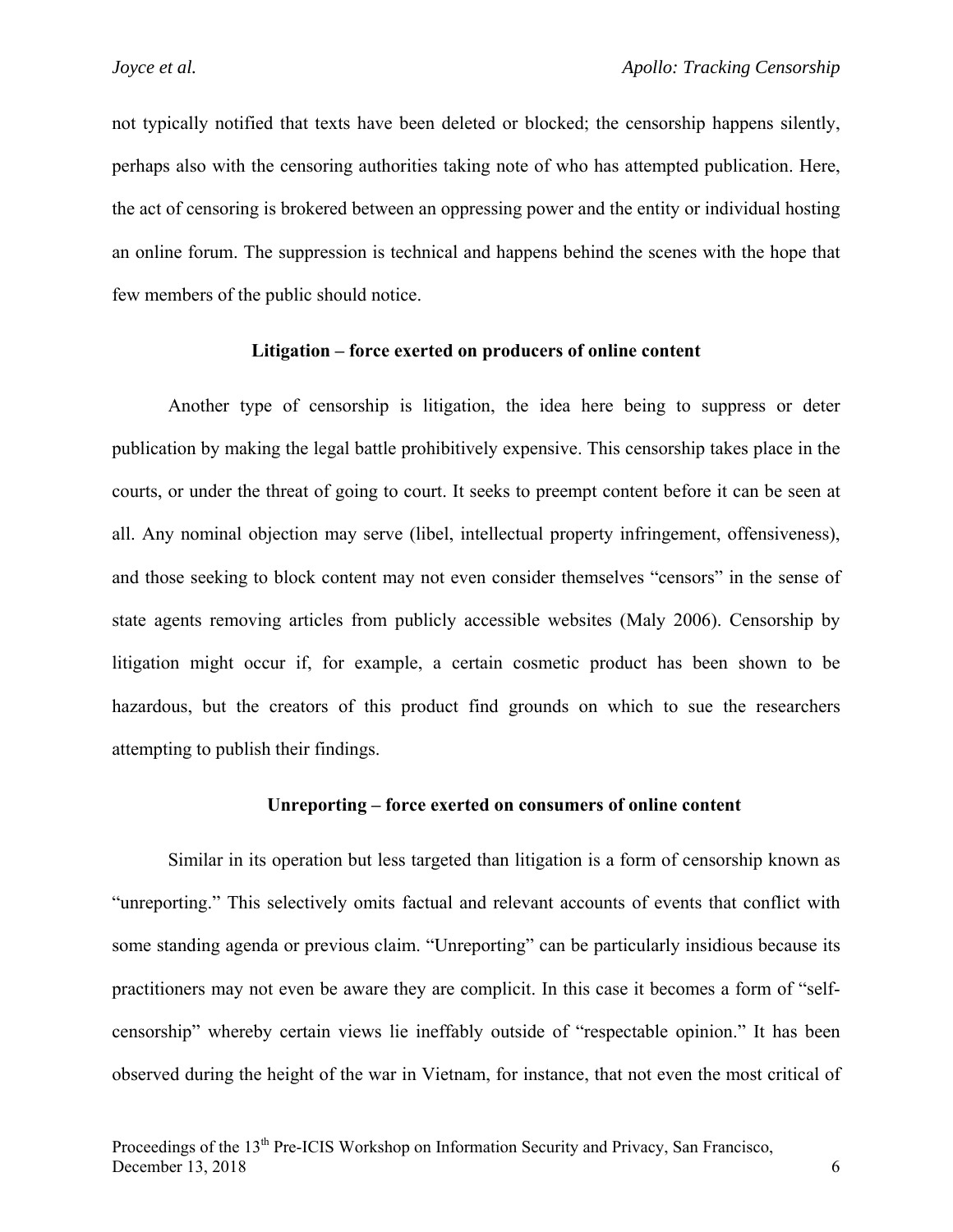mainstream American periodicals were willing to suggest that U.S. forces simply leave without further bloodshed (Chomsky, 2002). If, decades later, this seems like an obvious solution to the staggering human costs, then that is a testament to how narrow a spectrum "respectable opinion" can actually be. To dismiss positions which, even if "fringey," nevertheless hold a popular public base presents a misleading and decidedly curated picture of the world.

## **Direct Interception – force exerted on producers and consumers of online content**

Finally, and least subtle, we must include direct interception of private communications. Online exchanges traffic through computational resources which can be monitored by censors, again behind the scenes. This method of censorship is the modern-day equivalent of secret police steaming open letters. Once read, letters might be redacted, altered or replaced, then re-sealed, and allowed to reach their destinations. Alternatively, communications might be removed completely, never reaching their destinations.

## **MOTIVATING SCENARIOS**

#### **Censorship Dynamics**

Though several censorship-study resources exist, ours is the first that proposes to capture temporal data that is both language and topic independent. In addition to performing our own analyses, we are establishing a growing resource available to others studying censorship. We collect documents and track measurements which can be used to develop and test heuristics across several communication platforms such as email, blogs, search engines, web sites and social media. This enables a more comprehensive view of how censorship is enforced and how it evolves over time.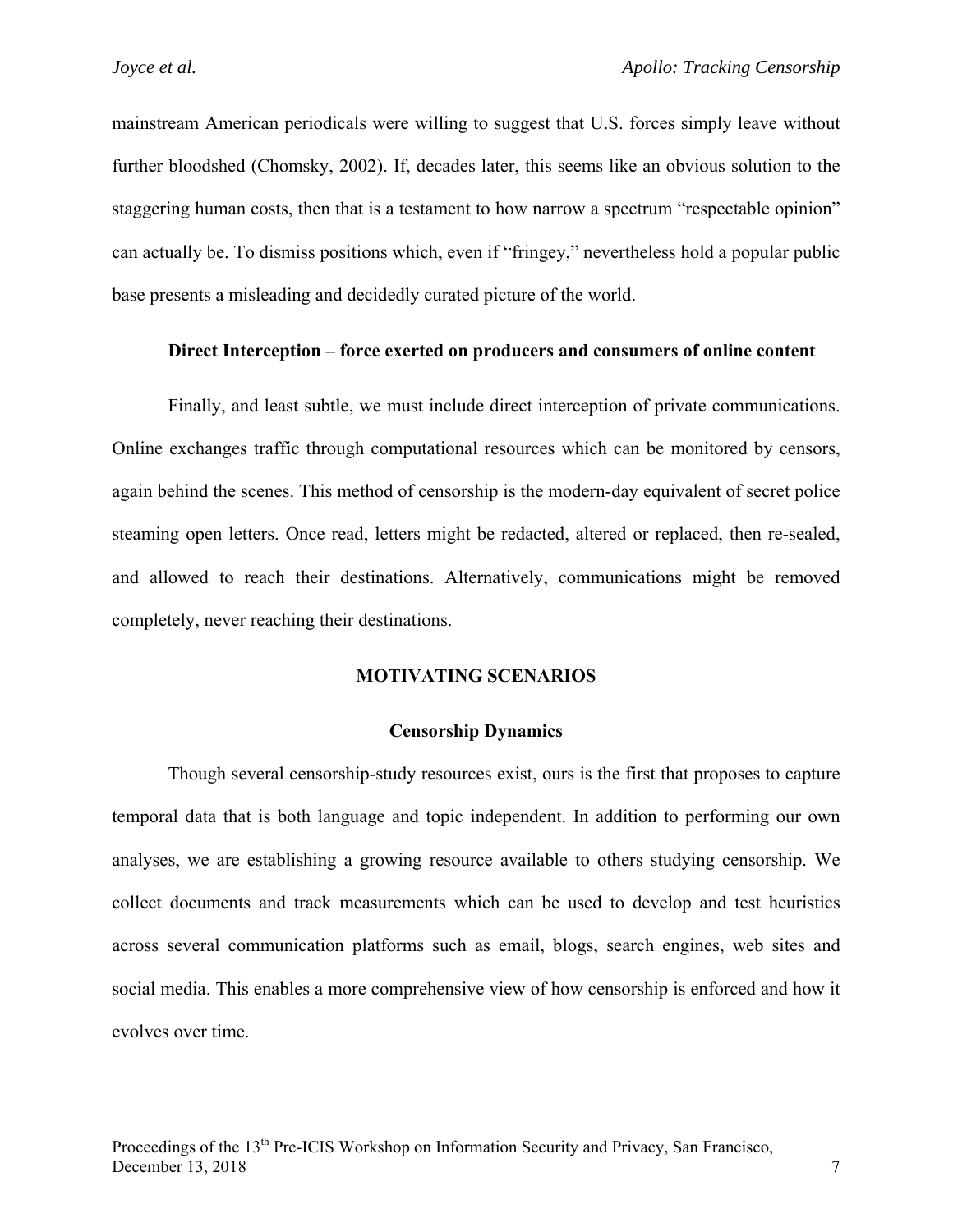#### **Collective Action Potential**

Presently, our application examines the first form of censorship — content removed from public forums. This research attempts to model a heuristic known as "collective action potential" (CAP), as applied by large-scale state censors to restrict access to online content (King et al, 2013). The idea of "collective action potential" derives from the conclusion reached by previous studies that crude methods such as "blacklists" of keywords are used to block content that can stimulate wide public discussion or debate. Our application will incorporate techniques to gauge collective action potential. Previous research either focuses on specific applications, or keywords, but little is known about how censorship practices evolve. A common belief is that nation states are primarily concerned with controversial topics or political content that can disrupt the status quo. However, CAP is more encompassing and the research community and citizens in these regimes will benefit from systems that measure this phenomenon.

#### **DOCUMENT COLLECTION SYSTEM**

The key contribution of this system is to formulate a process to continuously generate datasets of censored content across multiple platforms. The process involves: (1) the identification of sources for collecting data, (2) selecting subsets of data (i.e. candidates for testing), (3) probing censored systems with candidate data to detect blocked content. Currently, to the best of our knowledge there is no system that allows the research community to study the evolving nature of censorship across a broad spectrum of resources. Current datasets that may be available are based on data collected from one system which does not provide a full understanding of the scope and abilities of censorship systems. The information flow for the main procedural steps for generating a dataset is illustrated in Figure 1, emphasizes a modular design that assigns specific tasks to individual functions. This approach provides flexibility for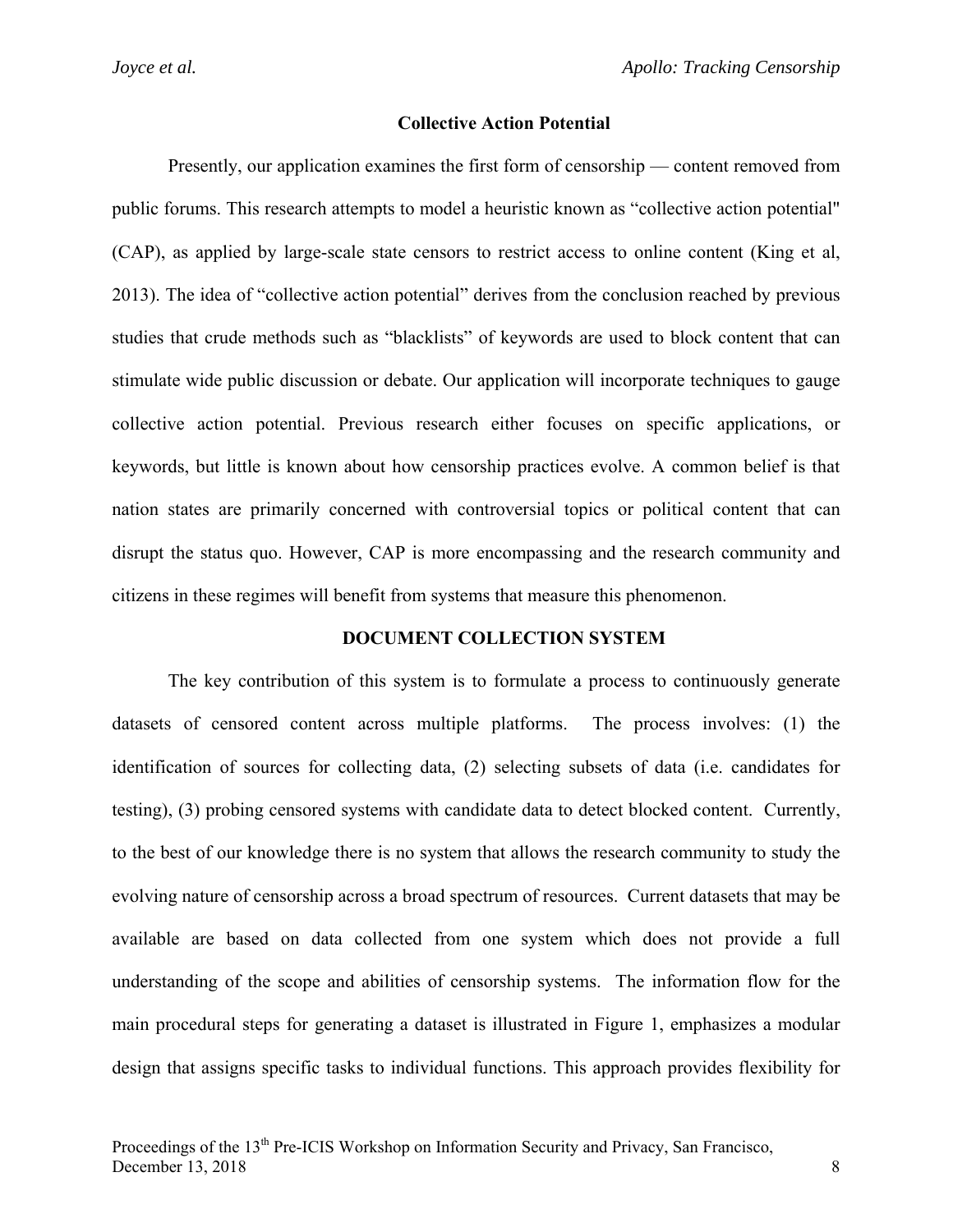evolving requirements and efficient code maintenance. The various processes for the document collection system are described in the following subsections.



**Figure 1. Dataset Generation Process** 

## **Bags-of-Words**

 Whichever heuristic becomes the subject of study, identifying which features influence the probability that specific content may be censored requires a sufficiently large corpus. Our system periodically scrapes various sources for text and stores it in a database along with any potentially useful contextual information. The frequency of each collection routine has been adjusted according to the arrival rate of new content on each source. For instance, RSS feeds are much slower than social media posts in terms of accumulating new content. Consequently, the window for collecting new content from an RSS feed is longer compared to social media. The accompanying data collected vary by source as well. During the collection phase any meta-data (such as publication date, source, link, title, etc.) corresponding to the collected content are saved. All documents (articles, posts, search terms) are given a time stamp when they are collected, and, if available and applicable, time stamps of their original publications are stored as well. Posts to Weibo are subject to censorship, but a site named FreeWeibo, existing outside the control of the People's Republic, attempts to collect and re-host user posts which Weibo has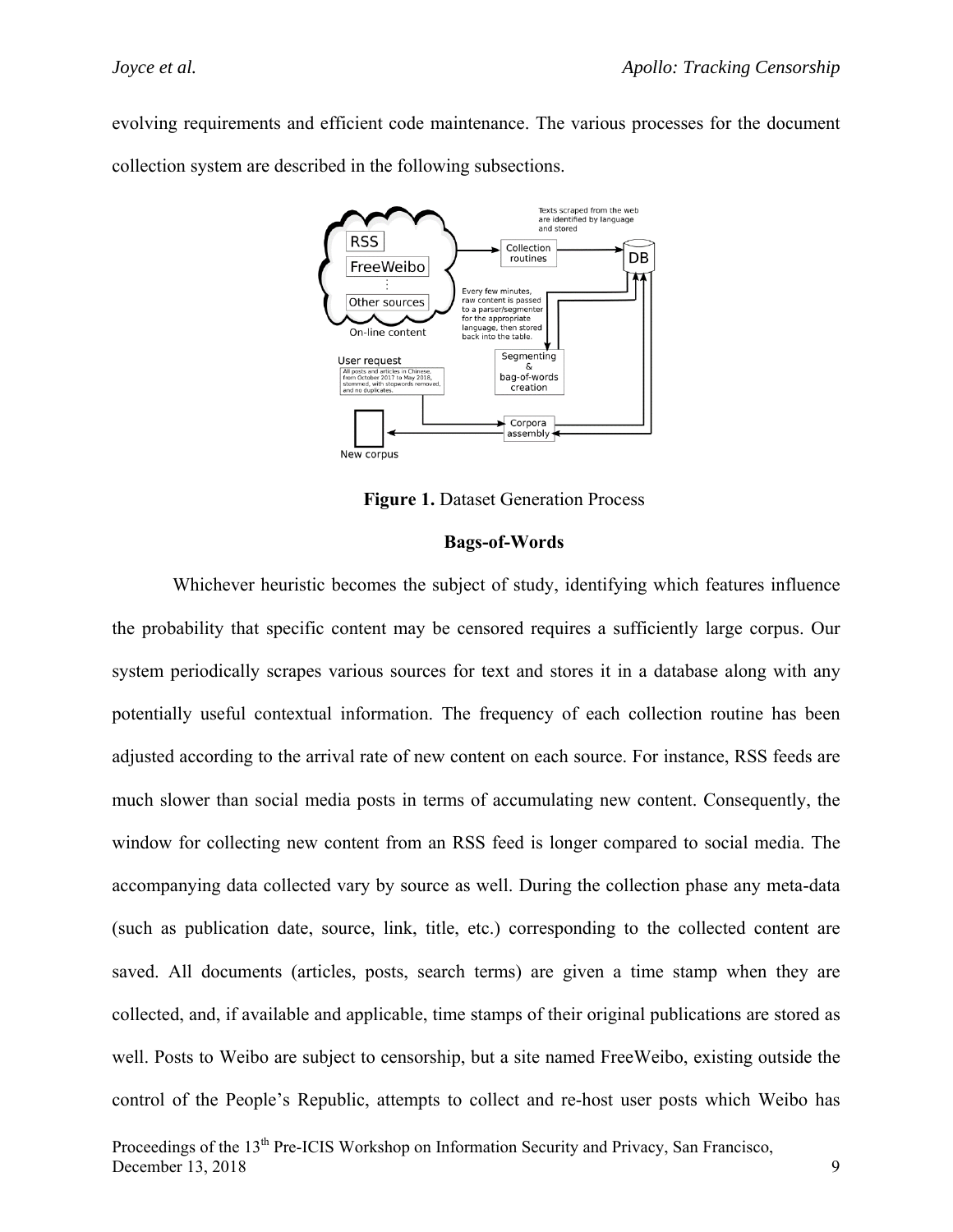deleted. FreeWeibo also allows users to search older "rescued" posts from archives, and at any given moment FreeWeibo's top search terms are displayed on the site as well. In other words, these are the terms readers come to FreeWeibo to find because they have been blocked elsewhere. This search term list provides some indication, practically in real time, of which topics may become censored. The arrival rate of new content on FreeWeibo is high, meaning new content appears very quickly. Our routine captures this information every minute. Necessarily, different sources require different table structures, but, once logged, a separate text parsing routine converts all scraped content into "bags-of-words." However, intricate the formatting of the scraped source, everything ingested by the system eventually becomes a bagof-words. Computational linguists will recognize this term as a set of words (often allowing duplicate words and usually reducing words to stems, e.g. saving "jumping" as "jump") representing the context free words in a document. With these bags-of-words, text analysis and topic identification begin (see Figure 1). Since this project aims to create a censorship analysis platform for several languages, the collection routines are designed to be as flexible and modular as possible. Adding new sources from which content is collected is simply a matter of adding the appropriate structures to the code and a corresponding table in the database. Upon collection, texts from all sources are analyzed by a trigram-detector to determine which language the article or post contains. The language identified along with a confidence score are stored in the database. The rates at which collection routines run are arguments in the system crontab. The collection process strives to be as non-destructive as possible, meaning that the raw text, as it was pulled from the web, is always saved and will not be changed. The bags-of-words are derived from and saved along with the original and unprocessed text.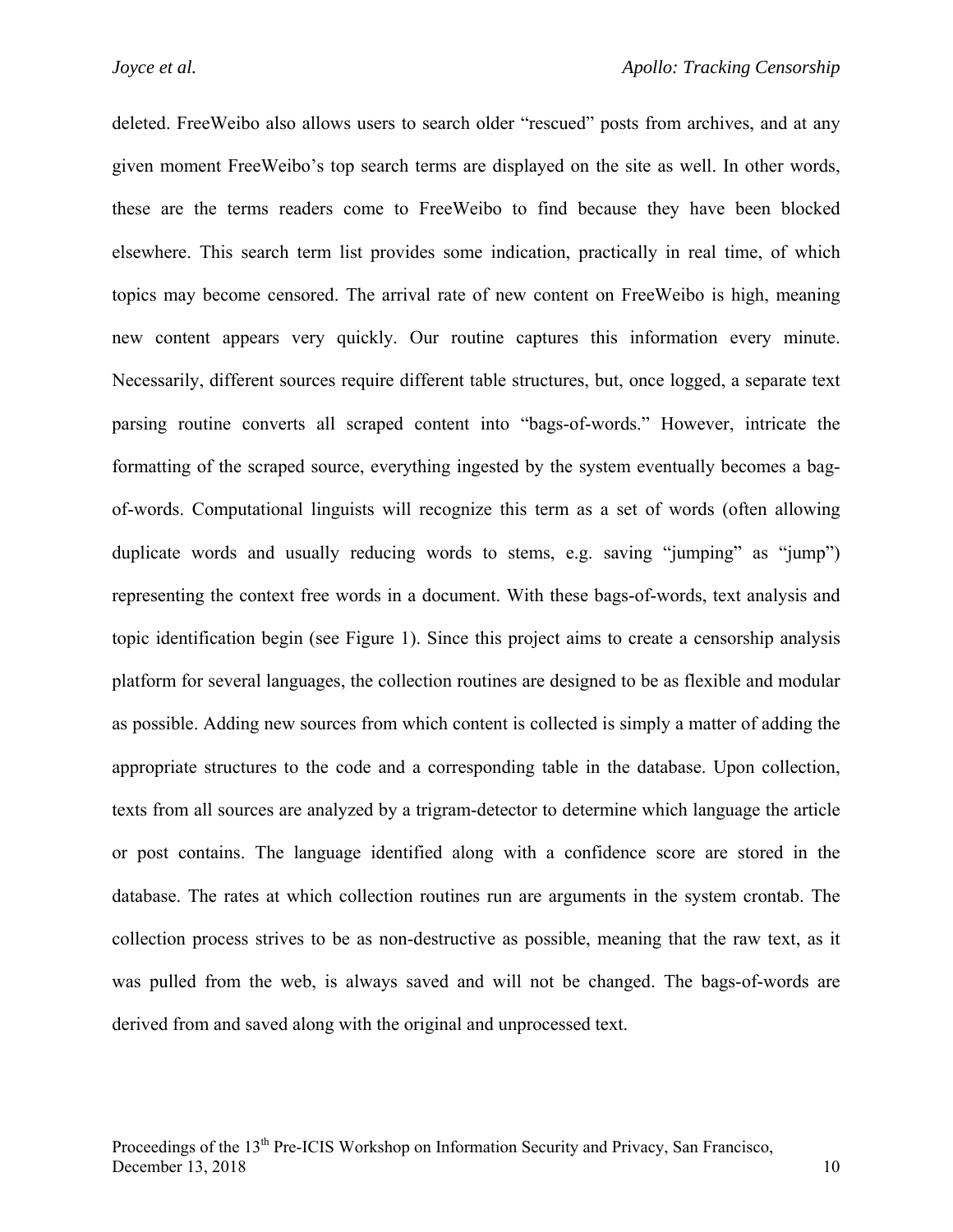#### **Page Rank**

News articles are stored along with the URL of their source domain. An article from the BBC will have a URL specific to its news section, date, etc., but this article's source would be recorded as "bbc.com." Every month, the Alexa ranking for every article source is polled, indicating how ubiquitous the information contained is likely to be. Alexa rankings are evaluations computed and maintained by Amazon. They assign lower numbers to websites most frequently trafficked throughout the world (google.com, for instance, reliably holds rank 1.) Since it is just a number, not a body of text like other system sources, Alexa rank is a good example of our system's effort to be accommodating to any measurement or heuristic. We have chosen to collect it just like other online materials in order to test its application to defining collective action potential. The idea here is that ubiquitous news is a likely contributor to collective action potential, whereas something with a more obscure Alexa rank is unlikely to influence enough readers to excite unrest.

#### **Parsing and Cleanup**

Collection routines run at paces determined by the arrival rate of new content from the respective sources. FreeWeibo, for instance, is sampled every minute, while RSS feeds are sampled once a day, and Alexa ranks are sampled once a month. Redundant entries are not admitted to the system unless they come from different sources. This helps capture trending content as it demonstrates the same content originating from different sources. Once collected, documents must be cleaned up and parsed. As it comes in from the Web, content can be very rough. Stray characters from markup line-breaks, HTML encodings of characters like the emdash and ellipses must be converted back into strings that the Natural Language ToolKit (NLTK) can tokenize. Additionally, some of the languages collected, like Chinese, require segmenting to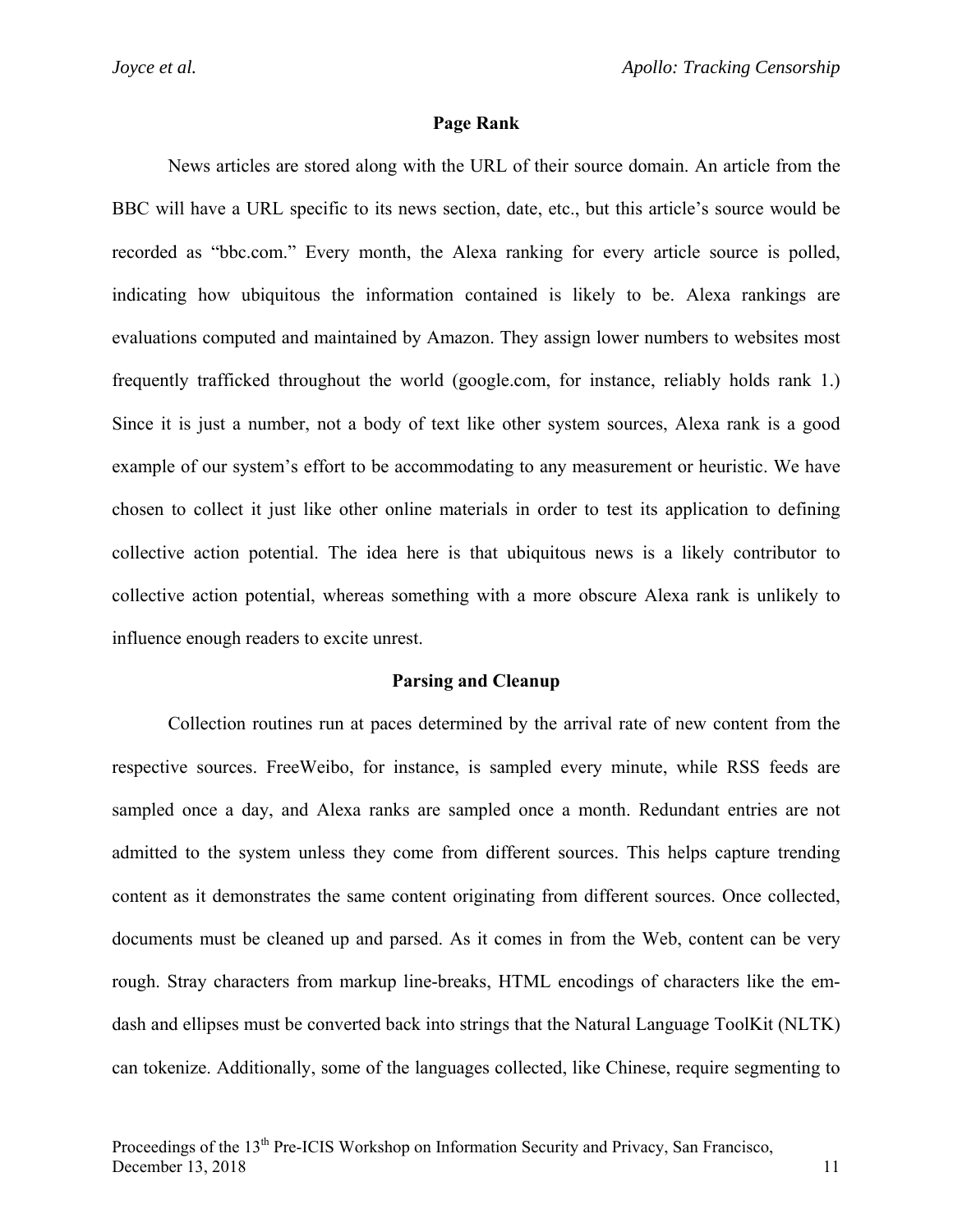separate words before analysis can look for term-frequencies and perform clustering. As collection proceeds, a separate routine runs periodically on its own schedule, neatening up documents which have already been stored in their raw form. This routine can be set to respond to various parameters, such as the confidence of the language detection. The aim of this clean-up is to produce for each document a bag-of-words, which is stored back into the database in the same row. Only documents which have been "bagged" can be admitted to corpora for analysis. This means that, at any given time, there are likely to be documents which have been saved but not yet "bagged." Users should be aware of this if they attempt to assemble a corpus and find that not all the documents they desire are in a state to be included in a corpus. The potentially time-consuming nature of the bagging and segmenting process led project developers to isolate word-bagging from the collection and subsequent analytical routines, but the messy nature of collected content influenced the decision, too. Language-detection by trigram is ultimately an educated guess and can be easily misdiagnosed because of strings within the document markup. Documents left un-bagged and with a low confidence score should be categorized by a human researcher or linguist. Once bagged, a document is ready for use by researchers. System users can build their own corpora using subsets (or the entirety) of the available documents. The system's finished interface will be largely query-based, allowing users to request corpora on the fly. For example, to build a customized corpus a query can be executed that assembles all FreeWeibo posts from October 2017 to February 2018, plus all news feeds with Alexa ranks below some threshold. Results can subsequently be exported as file to the user's local machine. In keeping with our policy of non-destruction, bags-of-words make no assumptions about what users may or may not want removed from each record. Filters must be chosen at corpusassembly time to remove from each document stop words, duplicate words, or words which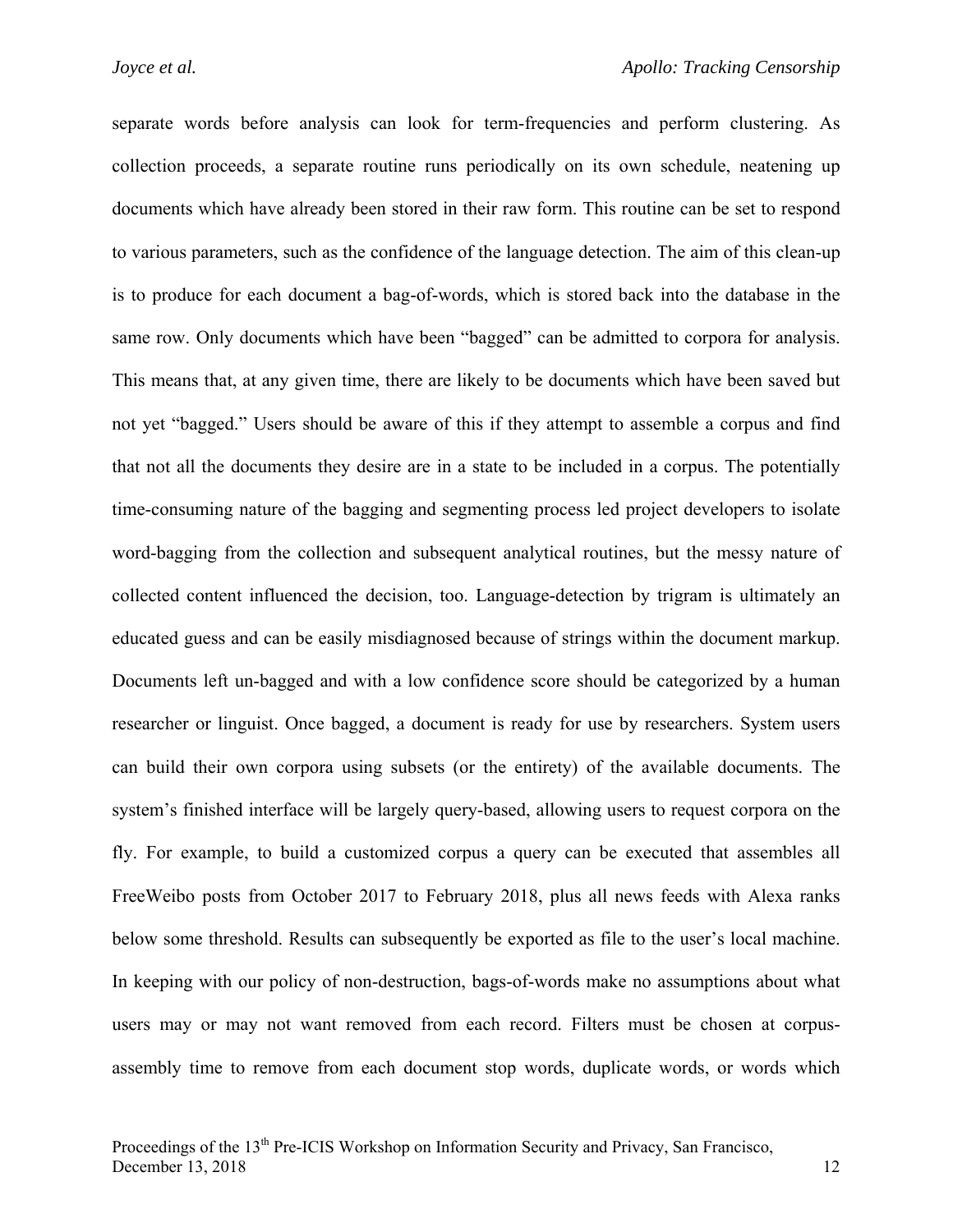might mislead analysis. For example, words that occur in more than 80% of the documents carry little meaning for topic analysis and are not included in the corpus.

## **Collection Routines**

Web content generally lacks structural standards across domains, and sometimes even across pages within a domain. The collection routine and storage schema for RSS news feeds differs drastically from those for FreeWeibo. As the application evolves and new sources are added, new structures will necessarily appear along with accompanying classes and routines. The common goal for all sources, however, is the same: the bag-of-words. This exists in each database table as a tab-separated list of strings and punctuation. Initial drafts of these tables used comma-separated lists and threw away punctuation. We later decided to avoid destruction or distortion of data throughout the collection process (punctuation can always be discarded later at a given user's discretion) so that any changes to the system could be reapplied to everything so far stored. This is why, even though the end-state for data is the bag-of-words, the original texts are still kept in the database as they were scraped.

#### **ARCHITECTURE REQUIREMENTS & OVERVIEW**

The primary requirement driving the development of the application is that it must collect real-time temporal data by monitoring and tracking online censorship across a variety of protocols and applications. To address this requirement the general framework of the censorship detection application, depicted in Figure 2, was developed.

The application consists of several modules for processing content collected from various online sources: **(1)** Data collection module – extracts content from English language RSS feeds for specific topics , **(2)** Filtering module – accepts RSS feed data from the data collection module, computes the page rank for content source, stems the data, and computes term frequency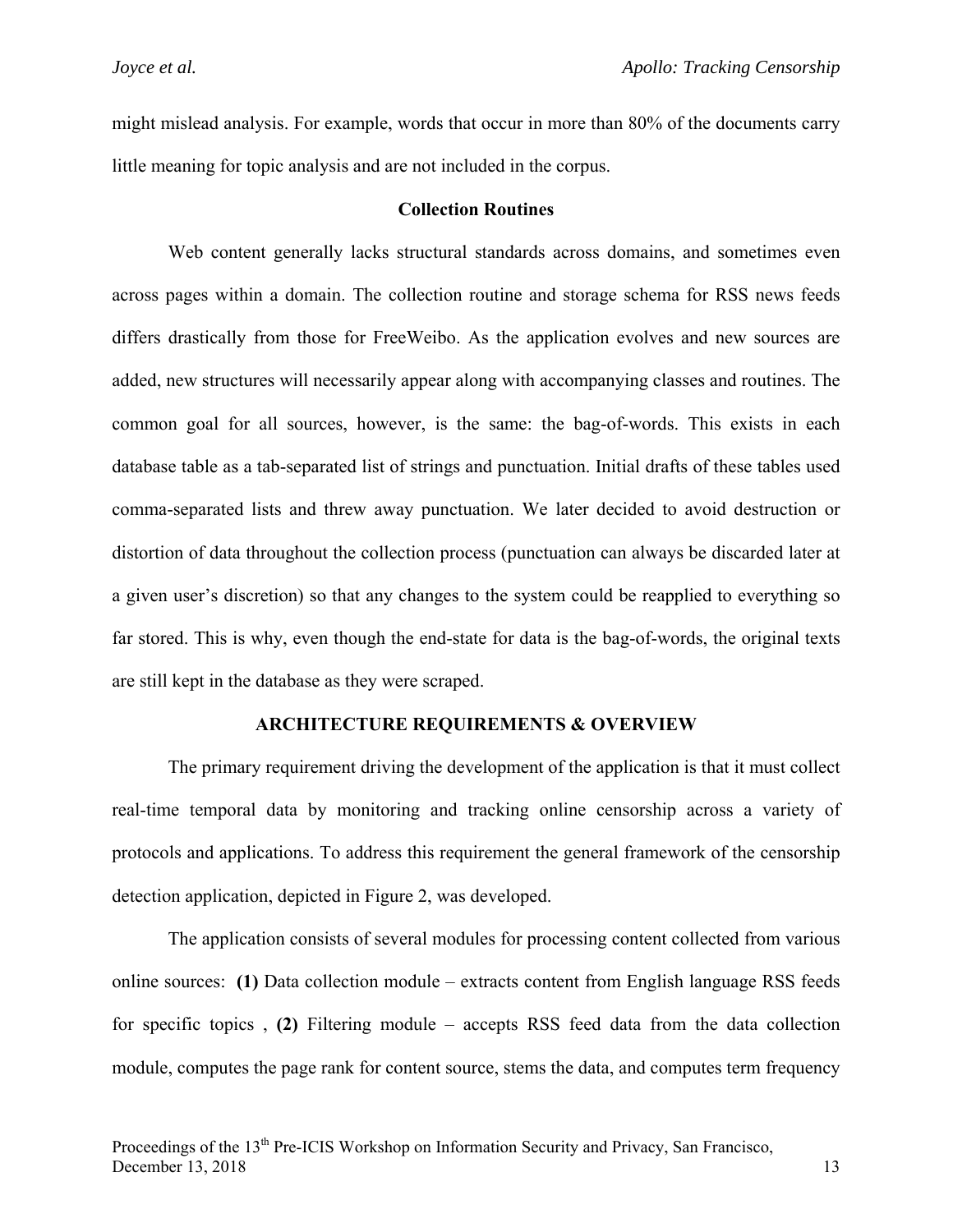inverse document frequency, **(3)** Translation module – translates results of scraped RSS feed from English to language of probed system and passes result to the censor module, **(4)** Censor module – transmits text in English and foreign language over various protocols and applications, **(5)** Detection and Recording module – records words that are banned in English and foreign language Original corpus used, url, etc. should be saved with timestamp and application that banned the content, and **(6)** GUI Dashboard – displays daily snapshots of datasets results of probes across different platforms.



**Figure 2.** Architecture Overview

#### **Technologies**

The collection, clean-up, and analytical code is all written in Python, making use of several libraries. BeautifulSoup is used in web scraping, and NLTK, as mentioned, is used for text tokenizing and segmentation. Some care had to be taken about character encoding when working with languages other than English. The storage database is MySQL, and table encoding strove to be as "vanilla" as possible, anticipating that the system may need to move, and that exotic encoding might cause problems on another platform. This means that Python must convert all Unicode characters into Unicode-escaped strings before storing them in the table. Upon retrieval, strings are re-encoded back to Unicode. Developers thought it best to keep the back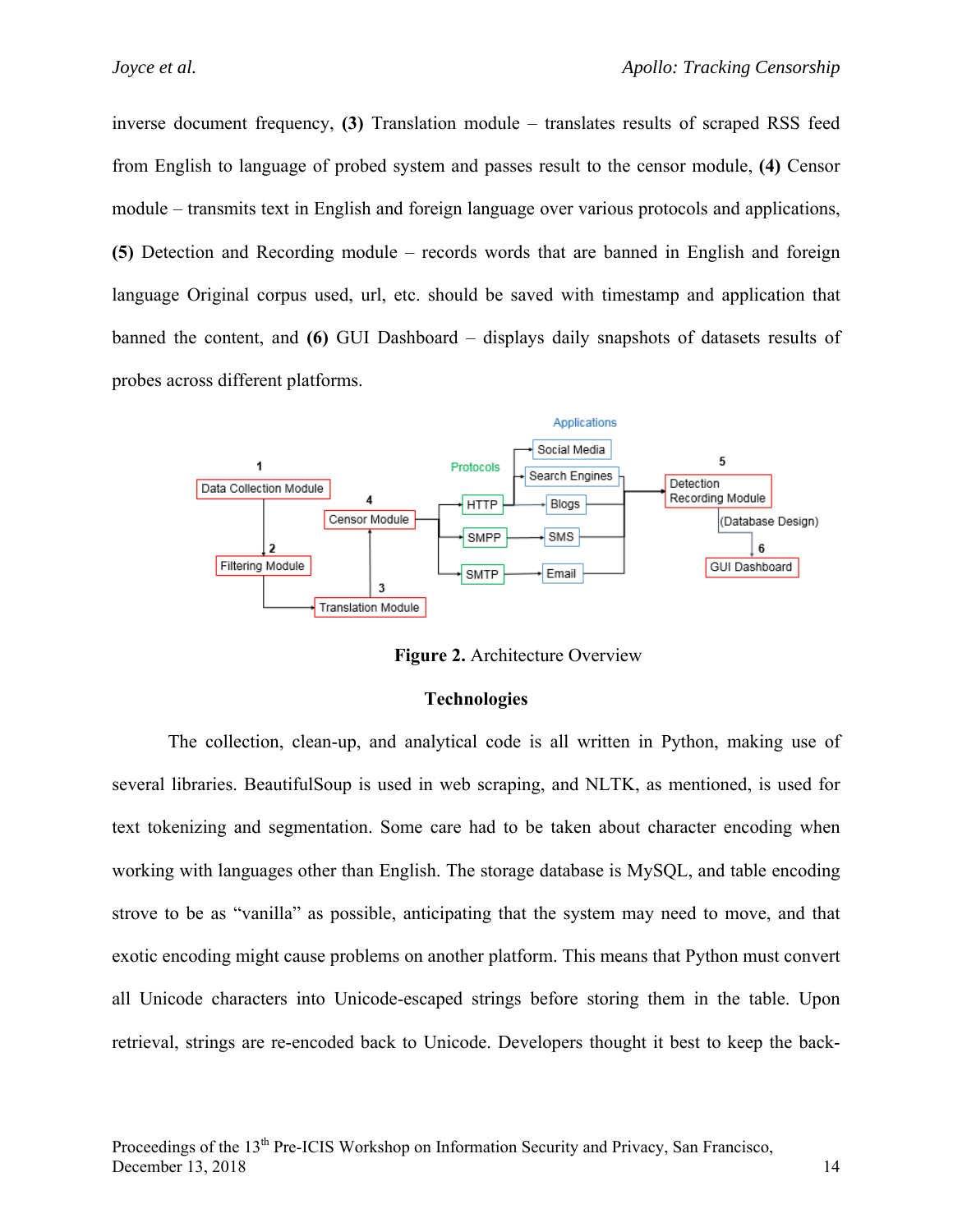end encoding uniform and simple. The price for simplicity on the back-end is a bit of encoding on transfers.

## **User Interface**

The user interface (UI) provides users with the ability to assemble and download corpora made from any selection of bagged documents. Most likely, users will place queries such as, "Retrieve all news articles and FreeWeibo posts from October 2017 to May 2018." Filters can be applied to these requests at query-time, such as "removing all stop-words," "consolidating duplicate words," or "removing all instances of the word "'reuters." Additionally, users can ask the system to compute analytic measures like TFIDF and to include those numbers in the downloaded material. As users query the repository and select for admission to a corpus documents of any type (articles, posts, search-terms) the interface maintains a list of target rows in the respective tables. Once the selection process ends, the rows in this running tally are pulled, and a corpus is assembled. Users are free to apply tools of their choice, from Latent Dirichlet Allocation (LDA) or Non-Negative Matrix Factorization (NMF) for topic modeling, to various formulations of term-frequency inverse document-frequency (TFIDF).

#### **GENERATING DATASETS**

Periodically, analyses of collective action potential and the corpora and parameters used to create them, will be made available to the public as datasets. The diversity and size of the datasets will facilitate rich linguistic analyses to study various facets of language use in the context of censored and uncensored data. The application interface will also provide an indexed source of files containing network datasets captured at regular intervals for examining topological properties such as relationships between different content and the dynamics of sharing information under strict regulations. The exact structure of our datasets is likely to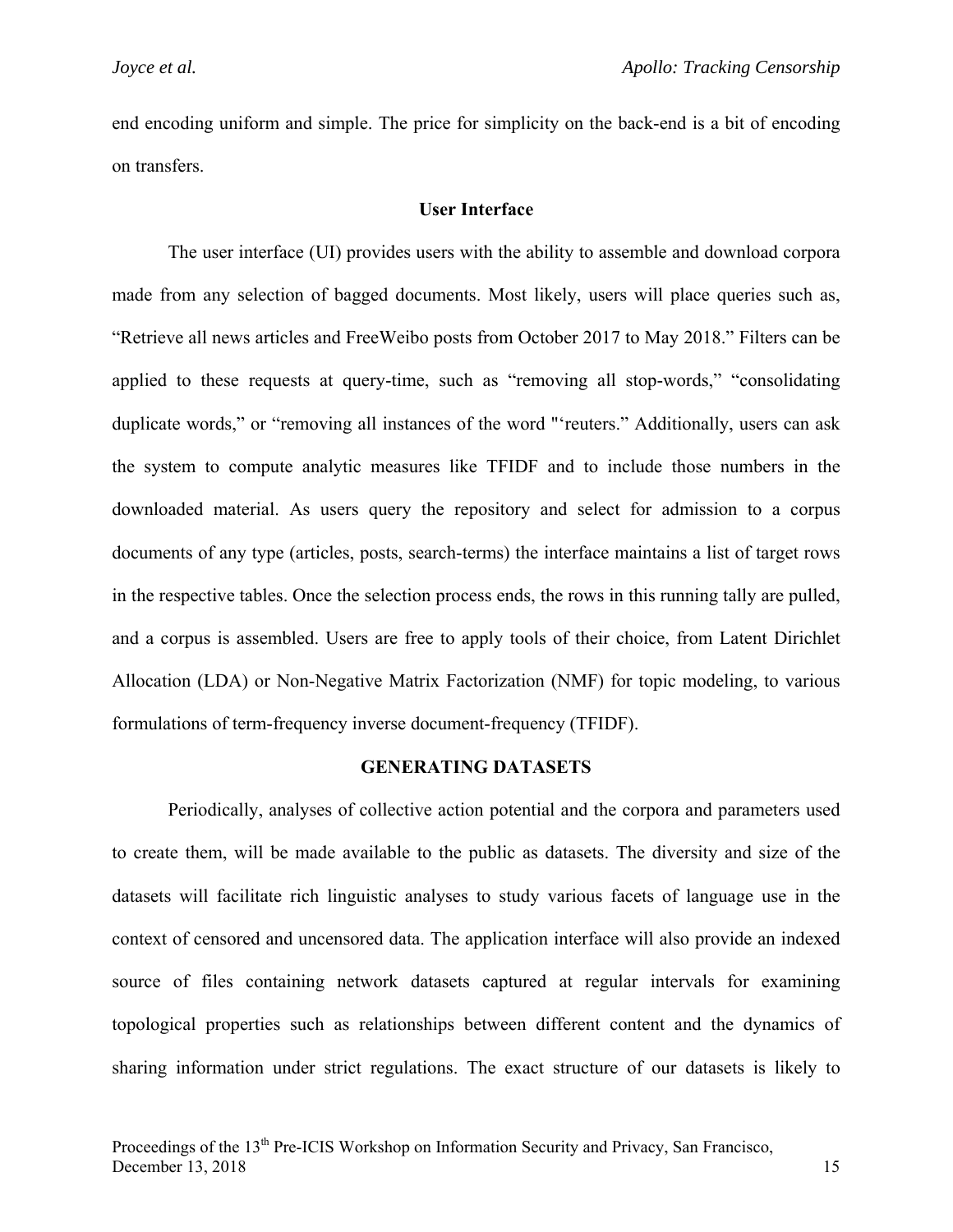evolve as collection proceeds and study expands, but system users should expect the following in each dataset: **(1)** The corpus: the content selected for analysis. Each document as a bag-of-words with a unique identifier (primary key), **(2)** Corpora settings: the query and filters according to which this corpus was assembled. If stop-words or particular words were removed, then notice of these choices will appear in the dataset, **(3)** Clusters identified: one list of document keys per cluster, itemizing which documents were included in that cluster **(4)** Cluster keywords: words identified as representative of each topic by the LDA algorithm, **(5)** Clustering parameters: which clustering algorithm parameters yielded the results in this dataset, **(6)** The heuristic: each dataset should identify the heuristic it attempts to model, **(7)** Success rate: accuracy of the heuristic to classify censored content, and **(8)** False positives and false negatives: a list of document primary keys, indicating which documents were misclassified.

#### **CONCLUSION**

This paper presents the application architecture and overview of a system to detect Internet censorship. A flexible design approach enables the system to digest a variety of language resources which are processed and will be used in future research as probes to detect censorship across multiple protocols and digital communication platforms. In addition, different datasets will be made publicly available that will help promote more research in this field and increases awareness of Internet freedom – the rights of citizens to openly and freely exchange ideas and opinions online. These datasets will promote a shared understanding and awareness through the lens of linguistic and network analysis. Future directions will investigate methods to predict censored content given the probable agenda of censors deduced from linguistic and network analysis of the collected data. This can only be achieved by first studying how censorship is enforced and how it evolves over time across multiple vantage points.